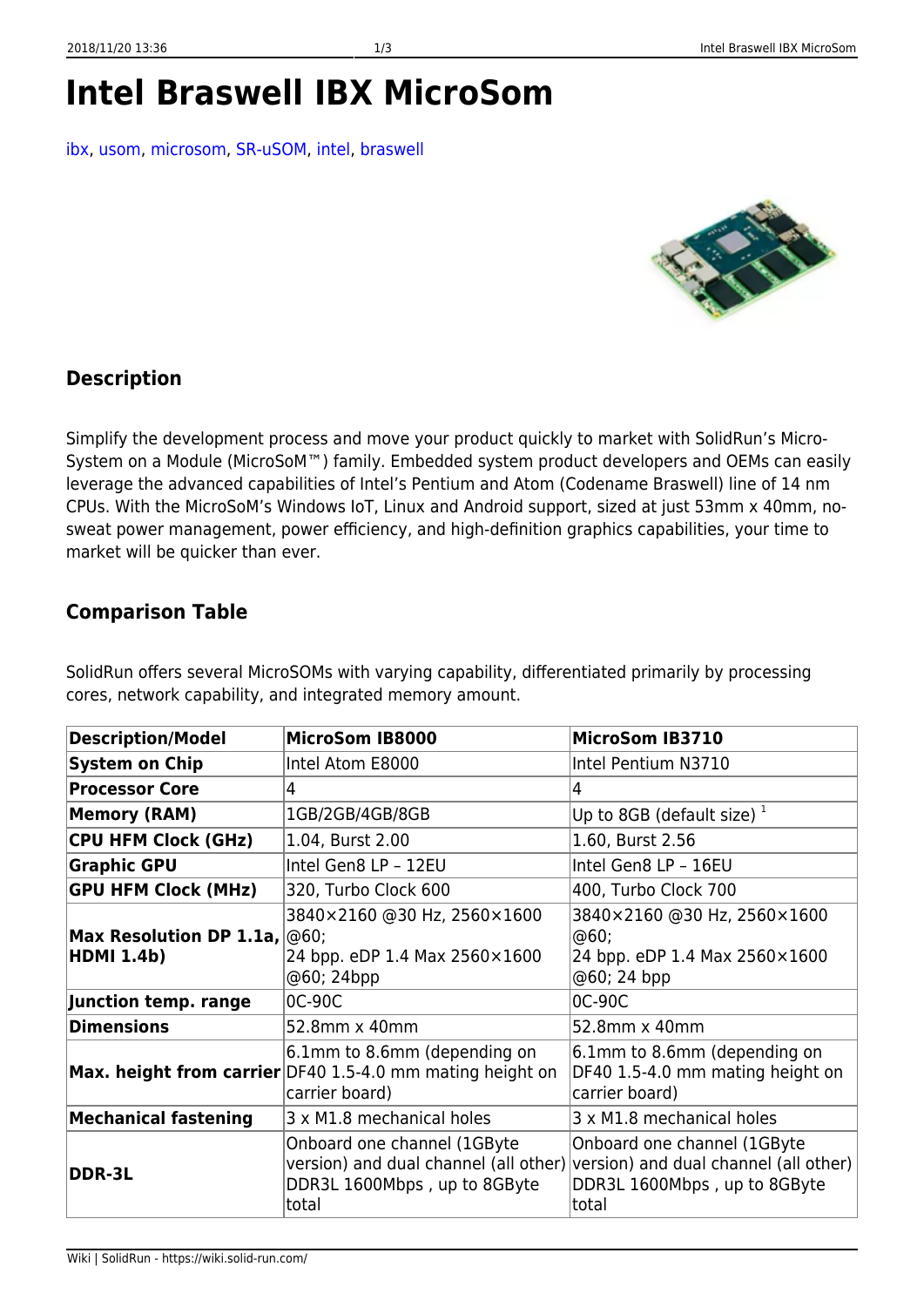| <b>Description/Model</b>        | <b>MicroSom IB8000</b>                                                                                                                                             | MicroSom IB3710                                                                                                                                                                                                                                    |
|---------------------------------|--------------------------------------------------------------------------------------------------------------------------------------------------------------------|----------------------------------------------------------------------------------------------------------------------------------------------------------------------------------------------------------------------------------------------------|
| <b>Network</b>                  | Onboard 10/100/1000 Mbps<br>(RTL8111G)                                                                                                                             | Onboard 10/100/1000 Mbps<br>(RTL8111G)                                                                                                                                                                                                             |
| <b>SPI flash (for BIOS)</b>     | Onboard 64 Mbit - externally<br>programmable via 8 pin header                                                                                                      | Onboard 64 Mbit - externally<br>programmable via 8 pin header                                                                                                                                                                                      |
| <b>eMMC</b>                     | Optional - from 8GB to 128GB                                                                                                                                       | Optional - from 8GB to 128GB <sup>1</sup>                                                                                                                                                                                                          |
| <b>PMIC</b>                     | Onboard - battery powered<br>optimized                                                                                                                             | Onboard - battery powered<br>optimized                                                                                                                                                                                                             |
| Vin (Vsys)                      | Single 7v to 21v                                                                                                                                                   | Single 7v to 21v                                                                                                                                                                                                                                   |
| <b>Voltages out for carrier</b> | MicroSoM <sup>™</sup> provides voltage for<br>carrier - V5S (2.8A), V3P3S (2.1A),<br>(1.05A)                                                                       | MicroSoM <sup>™</sup> provides voltage for<br>carrier - V5S (2.8A), V3P3S (2.1A),<br>V3P3A (2.8A), V1P8A (1.75A), V1P8S V3P3A (2.8A), V1P8A (1.75A), V1P8S<br>(1.05A)                                                                              |
| <b>B2B Connectivity</b>         | 3×80 pin Hirose DF40 (1.5mm to<br>4mm mating)                                                                                                                      | 3×80 pin Hirose DF40 (1.5mm to<br>4mm mating)                                                                                                                                                                                                      |
| <b>Display</b>                  | 4K30 DisplayPort / HDMI and 4K30<br>DisplayPort / embedded DisplayPort                                                                                             | 4K30 DisplayPort / HDMI and 4K30<br>DisplayPort / embedded DisplayPort                                                                                                                                                                             |
| <b>Camera</b>                   | Via Flex cable - One 4 lane MIPI<br>CSI-2 and one 2 lane MIPI CSI-2                                                                                                | Via Flex cable - One 4 lane MIPI<br>CSI-2 and one 2 lane MIPI CSI-2                                                                                                                                                                                |
| <b>USB 3.0</b>                  | 4 (one of them OTG)                                                                                                                                                | 4 (one of them OTG)                                                                                                                                                                                                                                |
| PCIe Gen 2.0 1 lane             | 3                                                                                                                                                                  | 3                                                                                                                                                                                                                                                  |
| <b>SATA 6 Gbps gen III</b>      | 2                                                                                                                                                                  | $\overline{2}$                                                                                                                                                                                                                                     |
| <b>Full UART</b>                | 2                                                                                                                                                                  | $\overline{2}$                                                                                                                                                                                                                                     |
| 12C                             |                                                                                                                                                                    |                                                                                                                                                                                                                                                    |
| <b>HD Audio</b>                 | On carrier board                                                                                                                                                   | On carrier board                                                                                                                                                                                                                                   |
| MCU: STM32F042K4U6              | x HDMI CEC, and 1 x IR input<br>Connected by internal USB to main<br>processor<br>Reset and boot signals of MCU are<br>processor-controlled to ease<br>development | On board - 5 generic input/output, $1 $ On board - 5 generic input/output, 1<br>x HDMI CEC, and 1 x IR input<br>Connected by internal USB to main<br>processor<br>Reset and boot signals of MCU are<br>processor-controlled to ease<br>development |
| <b>SD</b> interface             | /1.8v voltage rail                                                                                                                                                 | 4 data pins with programmable $3.3v/4$ data pins with programmable $3.3v$<br>/ 1.8v voltage rail                                                                                                                                                   |
| <b>PMU</b>                      | 2 wakeup signals and other power<br>management indications                                                                                                         | 2 wakeup signals and other power<br>management indications                                                                                                                                                                                         |
| <b>RTC Battery</b>              | RTC switchover on MicroSoM, 3.3v<br>battery on carrier                                                                                                             | RTC switchover on MicroSoM, 3.3v<br>battery on carrier                                                                                                                                                                                             |
| <b>GPIOS</b>                    | Multiplexed with multiple functions,<br>including:<br>UART, I2C, SATA DevSlp, PCIE<br>CLKREQ, SDI                                                                  | Multiplexed with multiple functions,<br>including:<br>UART, I2C, SATA DevSlp, PCIE<br><b>CLKREQ, SDI</b>                                                                                                                                           |

<sup>1</sup> Please note that the 8GB RAM configuration can not boot from eMMC. eMMC can only be used as storage in that configuration.

## **External Links**

<https://www.solid-run.com/intel-braswell-family/braswell-som-system-on-module/>